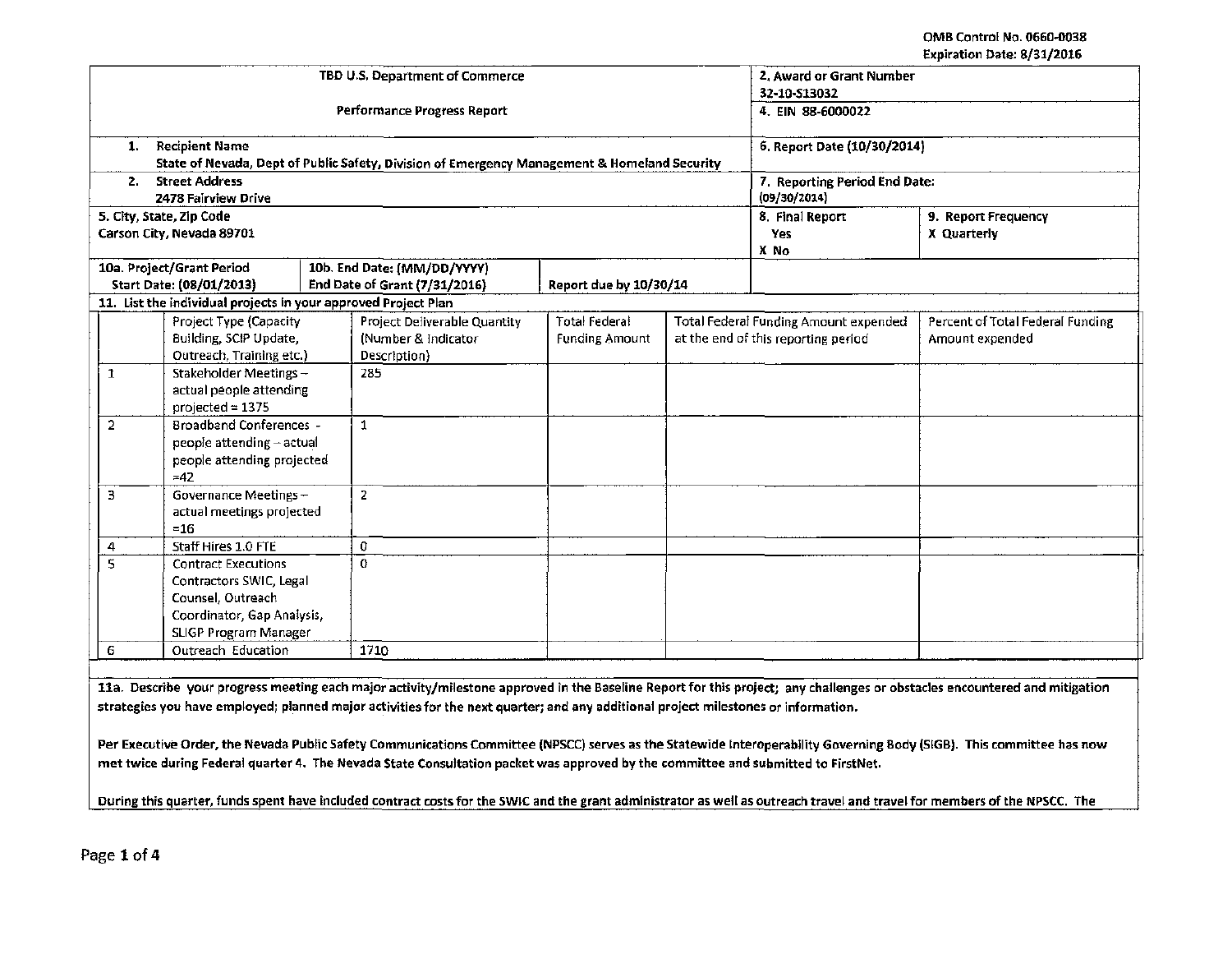grant coordinator is currently spending approximately 90 percent of her time on SLIGP grant management activities. The SWIC is spending half of his time on SLIGP duties.

Outreach continues the process of reaching LEPC and other public safety groups throughout Nevada counties.

11b. If the project team anticipates requesting any changes to the approved Baseline Report in the next quarter, describe those below. Note that any substantive changes to the Baseline Report must be approved by the Department of Commerce before implementation.

We received approval for our programmatic and financial project change request making some changes to the approved Baseline Report. These changes were approved in early July. Reporting is based on the currently approved Baseline Report reflecting the approved changes. These changes include moving the grant coordinator position from personnel to contracts and combining the outreach costs with the program manager and adding outreach as a component of the Program Manager position. We also requested the movement of funds from Contracts to three positions added under Personnel and Fringe. We also requested additional funds to be moved within Contracts.

llc. Provide any other information that would be useful to NTIA as it assesses this project's progress.

The Nevada Public Safety communications Committee (NPSCC) described in lla had its initial meeting in late July as well as a second meeting in August and began developing a unified outreach strategy. This process took longer than expected. The SWIC continued outreach throughout the State of Nevada to various public safety groups throughout Federal quarter 4.

lld. Describe any success stories or best practices you have identified. Please be as specific as possible.

N/A

12. Personnel

12a. If the project is not fully staffed, describe how any lack of staffing may impact the project's time line and when the project will be fully staffed.

Project is staffed with the 1.0 FTE as a Good of State contract and we received the project change approval to change this position to a contract position at the beginning of Federal quarter 4.

## 12b. Staffing Table

| Job Title                                   | FTE % | Project(s) Assigned                   | Change            |
|---------------------------------------------|-------|---------------------------------------|-------------------|
| Chief, Emergency Management/SPOC            | 10%   | Single Point of Contact               | Added for work on |
|                                             |       |                                       | <b>SLIGP</b>      |
| <b>Emergency Management Project Manager</b> | 10%   |                                       | Added for work on |
|                                             |       |                                       | SLIGP             |
| Grants and Projects Supervisor              | 10%   | Supervisor of SLIGP grant coordinator | Added for work on |
|                                             |       |                                       | <b>SLIGP</b>      |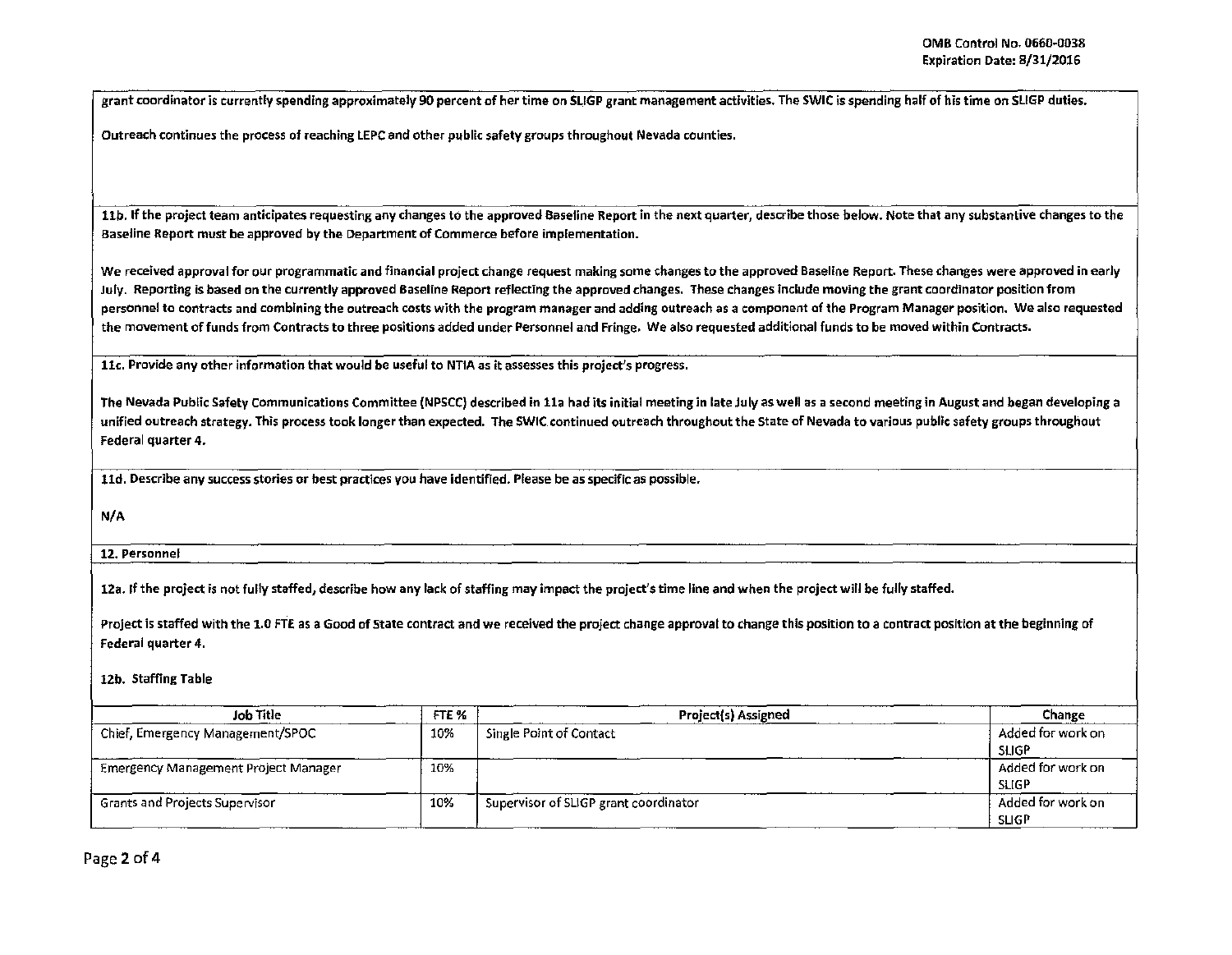|                                                      |                                                                                                                                       |                               |                            | Add Row                       |               | Remove Row |                                                |                                                 |                        |
|------------------------------------------------------|---------------------------------------------------------------------------------------------------------------------------------------|-------------------------------|----------------------------|-------------------------------|---------------|------------|------------------------------------------------|-------------------------------------------------|------------------------|
|                                                      | 13. Subcontracts (Vendors and/or Subrecipients)                                                                                       |                               |                            |                               |               |            |                                                |                                                 |                        |
|                                                      | 13a. Subcontracts Table - include all subcontractors. The totals from this table must equal the "Subcontracts Total" in Question 14f. |                               |                            |                               |               |            |                                                |                                                 |                        |
| Name                                                 | Subcontract Purpose                                                                                                                   | Type<br>(Vendor/Subrec.)      | RFP/RFQ<br>Issued<br>(Y/N) | Contract<br>Executed<br>(Y/N) | Start<br>Date | End Date   | <b>Total Federal</b><br><b>Funds Allocated</b> | <b>Total Matching</b><br><b>Funds Allocated</b> | Project and % Assigned |
| <b>SWIC</b>                                          | <b>SWIC Duties</b>                                                                                                                    | Good of the State<br>Contract | Y                          | Y                             | 11/1/13       | 7/31/16    | 319,680                                        | $\mathbf 0$                                     | 22%                    |
| Grant<br>Coordinator                                 | Coordinate Grant                                                                                                                      | Good of the State<br>Contract | N                          | Y.                            | 11/1/13       | 7/3/16     | 217,110                                        | Ð                                               | 20%                    |
| SLIGP Project<br>Manager/<br>Outreach<br>Coordinator | Manage SLIGP<br>Programmatic                                                                                                          | Contract                      | $\mathbf N$                | N                             | 6/1/14        | 7/31/16    | 432,324                                        | $\circ$                                         | 0%                     |
| <b>Legal Counsel</b>                                 | <b>Attorney for Process</b><br>and MOU                                                                                                | Sub-Grant                     | N                          | N                             | 3/1/13        | 7/31/16    | 159,192                                        | Ö.                                              | 0%                     |
| Gap Analysis<br>MOU                                  | MOU for partners                                                                                                                      | Contract                      | N                          | N                             | 12/1/14       | 7/31/16    | 450,000                                        | 0                                               | 0%                     |
| Facilitator                                          | Meeting facilitator                                                                                                                   | Contract                      | N                          | N                             |               |            | 7,200                                          | 0                                               | 0%                     |
| Facilitator                                          | Meetings facilitator                                                                                                                  | Contract                      | N                          | N                             |               |            | 14,400                                         | 0                                               | 0%                     |
|                                                      |                                                                                                                                       |                               |                            |                               |               | Total      | 1,599,906                                      | 0                                               |                        |
|                                                      |                                                                                                                                       |                               |                            | Add Row                       |               | Remove Row |                                                |                                                 |                        |
|                                                      | 13b. Describe any challenges encountered with vendors and/or subrecipients.                                                           |                               |                            |                               |               |            |                                                |                                                 |                        |
| $N/A - None$                                         |                                                                                                                                       |                               |                            |                               |               |            |                                                |                                                 |                        |
|                                                      |                                                                                                                                       |                               |                            |                               |               |            |                                                |                                                 |                        |
| 14. Budget Worksheet                                 |                                                                                                                                       |                               |                            |                               |               |            |                                                |                                                 |                        |